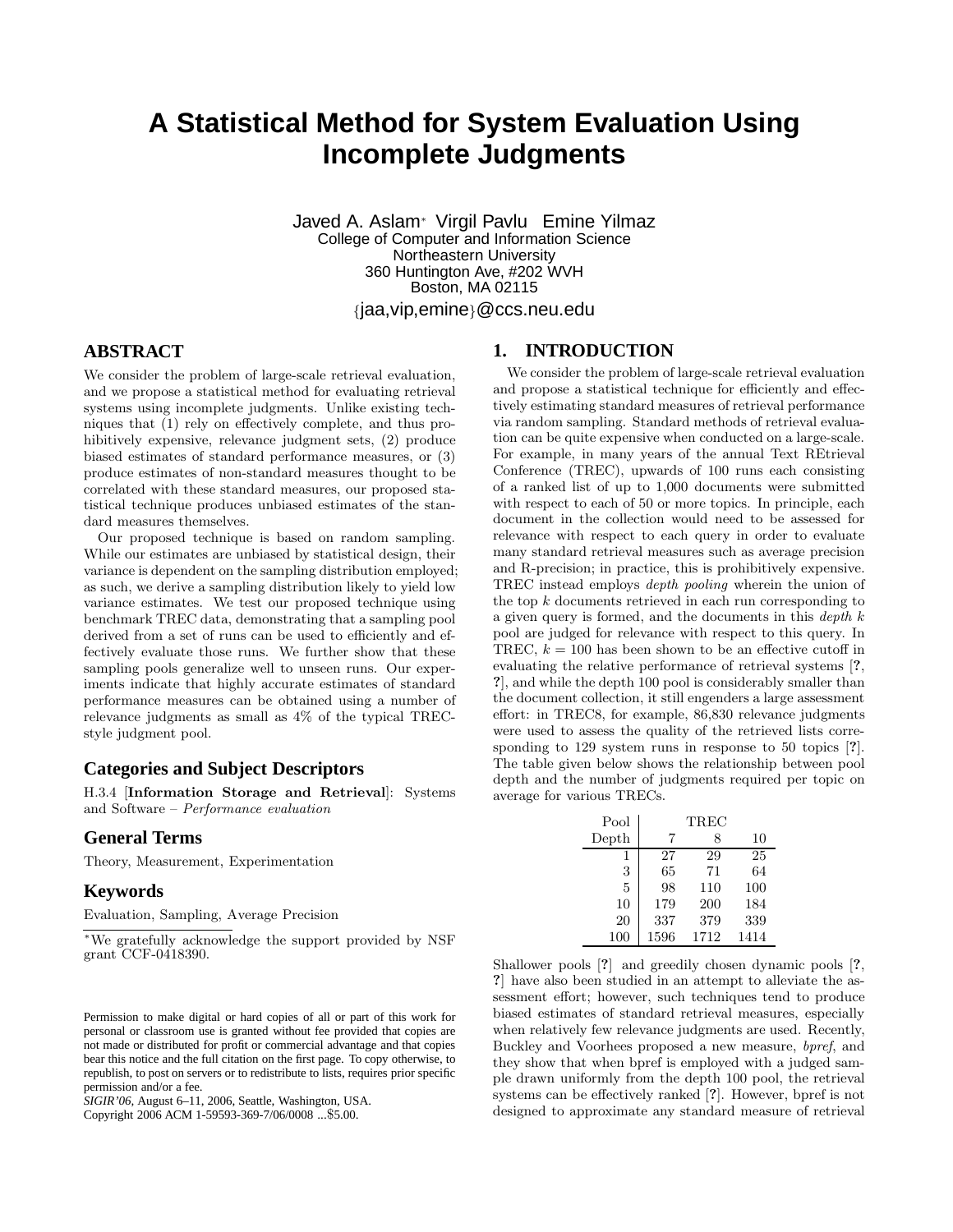performance, and while bpref is correlated with average precision, especially at high sampling rates, these correlations and the system rankings produced degenerate at low sampling rates.

Our goal in this work is to efficiently and accurately estimate standard measures of retrieval performance. Unlike previously proposed methodologies which tend to produce biased estimates of standard measures using few relevance judgments or methodologies based on estimating measures other than the most widely reported standard measure, our methodology, by statistical design, produces unbiased estimates of the standard measures of retrieval performance themselves.

The core of our methodology is the derivation, for each measure, of a distribution over documents such that the value of the measure is proportional to the expectation of observing a relevant document drawn according to that distribution. (In the case of average precision, the distribution is over pairs of documents, and the observation is the product of the relevances for the pair drawn.) Given such distributions, one can estimate the expectations (and hence measurement values) using random sampling. By statistical design, such estimates will be unbiased. Furthermore, through the use of the statistical estimation technique of importance sampling [?], we show how low variance estimates of multiple retrieval measures can be simultaneously estimated for multiple runs given a single sample. In sum, we show how both *efficient* and *effective* estimates of standard retrieval measures can be inferred from a random sample, thus providing an alternative to large-scale TREC-style evaluations.

We tested our methodology using the benchmark TREC data collections, and results are reported for TRECs 7, 8, and 10. We compare the performance of TREC-style depth pools to sampling pools of an equivalent size. Generally speaking, as the number of relevance assessments is decreased (either by considering a lower depth pool, in the case of TREC, or by sampling at a lower rate, in the case of the proposed technique), the bias and variance of the estimates inferred from TREC-style depth pools increases, while only the variance of estimates inferred from sampling pools increases. At equivalent levels of judgment effort, the estimates produced by sampling are consistently better than those produced by depth pooling, often dramatically so.

While TREC-style depth pools are used to evaluate the systems from which they were generated, they are also often used to evaluate new runs which did not originally contribute to the pool. Depth 100 TREC-style pools generalize well in the sense that they can be used to effectively evaluate new runs, and this has been a tremendous boon to researchers who use TREC data. We also show that random sampling pools generalize well, achieving estimation errors on unseen runs comparable to the estimation errors on runs from which the sample was drawn.

In the sections that follow, we describe our methodology and the results from experiments using the TREC collections. We conclude with a summary and directions for future research.

### **2. METHODOLOGY**

In this section, we sketch our proposed statistical technique for efficiently and effectively estimating standard retrieval measures from random samples.<sup>1</sup> While many of the details are somewhat complex and/or necessarily omitted for space considerations, the basic ideas can be summarized as follows:

- 1. For each measure, we derive a random variable and associated *probability distribution* such that the value of the measure in question is proportional to the expectation of the random variable with respect to the probability distribution. For example, to estimate precisionat-cutoff 500, one could simply uniformly sample documents from the top 500 in a given list and output the fraction of relevant documents seen. Thus, the underlying random variable for precision-at-cutoff  $c$  is dictated by the binary relevance assessments, and the associated distribution is uniform over the top  $c$  documents. (Since R-precision is precision-at-cutoff  $R$ , an identical strategy holds, given the value or an estimate of  $R$ .) For average precision, the situation is somewhat more complex: we show that the required sampling distribution is over pairs of documents and the underlying random variable is the product of the binary relevance judgments for that pair.
- 2. Given that the value of a measure can be viewed as the expectation of a random variable, one can apply standard sampling techniques to estimate this expectation and hence the value of the measure. To implement this methodology efficiently, one would like to estimate all retrieval measures for all runs simultaneously using a single judged sample. As such, one is confronted with the task of estimating the expectation of a random variable with respect to a known distribution by using a sample drawn according to a different (but known) distribution. We employ scaling factors used in the statistical estimation field of importance sampling [?] in order to facilitate this goal.
- 3. Finally, to implement this methodology effectively, one desires low variance unbiased estimators so that the computed empirical means will converge to their true expectations quickly. While we show that any known sampling distribution can be used to yield unbiased estimators for retrieval measures, we also describe a heuristic for generating a specific sampling distribution which is likely to yield low variance estimators.

In the sections that follow, we describe each of these ideas in more detail, and we then present extensive experiments using TREC data.

#### **2.1 Sum precision as an expected value**

While our goal is to simultaneously estimate multiple measures of performance over multiple lists, we begin by considering the problem of estimating average precision from a random sample. Unlike R-precision or precision at standard cutoffs, deriving a sampling distribution for average precision is non-trivial, and it yields a distribution which is empirically quite useful for estimating the other measures of interest.

By definition, average precision  $AP$ ) is the average of the precisions at all relevant documents, or equivalently, the

<sup>1</sup>A somewhat different treatment of this material may be found in our recent workshop work-in-progress report [?].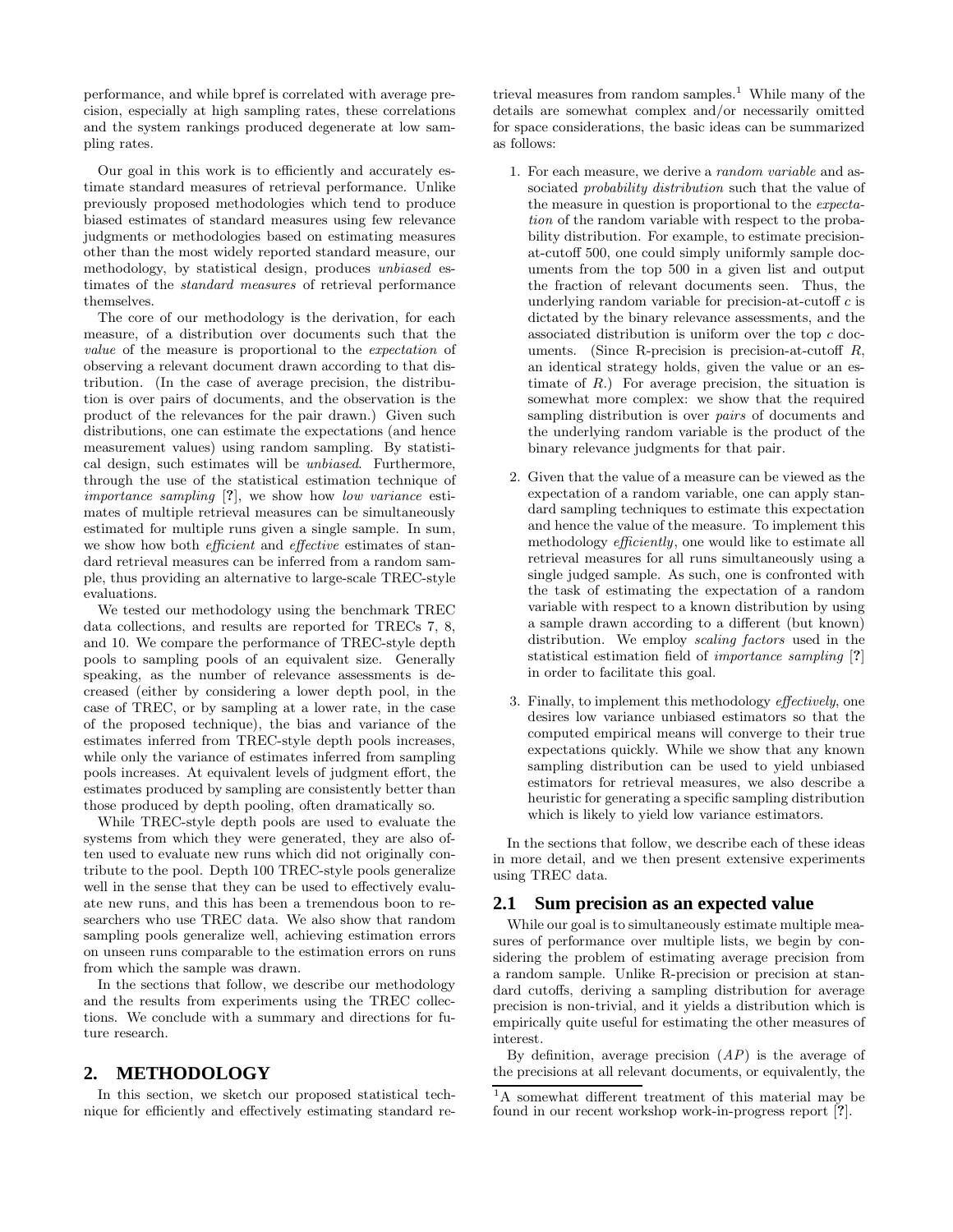|                                                                        |  | 2 3  Z                                                                            |  |  |  | $2 \quad 3 \quad \dots \quad Z$                                                                                                                                                                                               |  |
|------------------------------------------------------------------------|--|-----------------------------------------------------------------------------------|--|--|--|-------------------------------------------------------------------------------------------------------------------------------------------------------------------------------------------------------------------------------|--|
|                                                                        |  |                                                                                   |  |  |  |                                                                                                                                                                                                                               |  |
|                                                                        |  |                                                                                   |  |  |  |                                                                                                                                                                                                                               |  |
| $\begin{array}{c cc} 2 & 1/2 & 1/2 \\ 3 & 1/3 & 1/3 & 1/3 \end{array}$ |  |                                                                                   |  |  |  | $\begin{array}{c cccccc} 1 & 2 & \frac{1}{2} & \frac{1}{3} & \dots & \frac{1}{2} \\ 2 & \frac{1}{2} & 1 & \frac{1}{3} & \dots & \frac{1}{2} \\ 3 & \frac{1}{3} & \frac{1}{3} & \frac{2}{3} & \dots & \frac{1}{2} \end{array}$ |  |
|                                                                        |  |                                                                                   |  |  |  |                                                                                                                                                                                                                               |  |
|                                                                        |  | $\begin{array}{c cccc}\n\vdots \\ Z & 1/2 & 1/2 & 1/2 & \dots & 1/7\n\end{array}$ |  |  |  | $Z\Big 1/_{Z}1/_{Z}1/_{Z}\dots 2/_{Z}$                                                                                                                                                                                        |  |

Table 1: (Left) Weights associated with pairs of ranks; normalizing by Z yields an asymmetric joint distribution. (Right) Symmetric weights; normalizing by 2Z yields the symmetric joint distribution JD.

sum of the precisions at all relevant documents divided by R, the number of documents relevant to the query. Let SP be this sum of precisions at all relevant documents. In what follows, we first discuss estimating  $SP$ , and later we discuss estimating  $R$ ; our estimate of  $AP$  will be the ratio of the estimates of SP and R.

One can compute sum precision as follows, where  $Z$  is the length of the retrieved list,  $rel(i)$  is the binary relevance of the document at rank  $i$ , and  $R$  is the number of documents relevant to the query.

$$
SP = \sum_{i: rel(i) = 1} PC(i) = \sum_{i=1}^{Z} rel(i) \cdot PC(i)
$$
  
= 
$$
\sum_{i=1}^{Z} rel(i) \sum_{j=1}^{i} rel(j)/i = \sum_{1 \le j \le i \le Z} \frac{1}{i} \cdot rel(i) \cdot rel(j)
$$

Thus, in order to evaluate  $SP$ , one must compute the weighted product of relevances of documents at pairs of ranks, where for any pair  $j \leq i$ , the associated weight is  $1/i$ . (See Table ??, left.)

In order to view this sum as an expectation, we define an event space corresponding to pairs of ranks  $(i, j)$ , a random variable X corresponding to the product of the binary relevances  $rel(i) \cdot rel(j)$ , and an appropriate probability distribution over the event space. One such distribution corresponds to the (appropriately normalized) weights given in Table ?? (left); for convenience, we shall instead define a symmetrized version of these weights (see Table ?? (right)) and the corresponding joint distribution JD (appropriately normalized by  $2Z$ ). It is not difficult to see that

$$
SP = Z \cdot \mathbf{E}[X]
$$

where the expectation is computed with respect to either distribution. Thus, if  $U$  is a multiset of pairs drawn according to  $JD$ , we obtain the following estimate for  $SP$ 

$$
\widehat{SP} = Z \cdot \frac{1}{|U|} \sum_{(i,j) \in U} rel(i) \cdot rel(j).
$$

### **2.2 Simultaneous estimation for multiple runs**

One is often faced with the task of evaluating the average precisions of many retrieval systems with respect to a given query (as in TREC), and in a naive implementation of the technique described, the documents judged for one system will not necessarily be reused in judging another system. In contrast, TREC creates a single pool of documents from the collection of runs to be evaluated, judges that pool, and evaluates all of the systems with respect to this single judged



Figure 1: AP evaluation diagram



Figure 2: PC evaluation diagram

pool. In order to combat this potential inefficiency, we shall construct a single distribution over pairs of documents derived from the joint distributions  $JD_s$  associated with every system s.

We shall effectively be sampling from a distribution different from the one necessary to estimate the expectations desired. To combat this, we introduce scaling factors as follows. Let  $D(i, j)$  be the joint distribution over documents from which we effectively sample. Note that  $i$  and  $j$  now denote documents, not ranks. Similarly abusing notation, let  $JD_s(i, j)$  denote the joint distribution over documents (not ranks) required to estimate the proper expectation for system s. We define scaling factors  $SF_s(i, j)$  which correspond to the ratio between the desired and sampling distributions

$$
SF_s(i, j) = \frac{JD_s(i, j)}{D_s(i, j)}
$$

where  $D_s$  is the distribution induced by  $D$  over documents retrieved by s. We then have

$$
\widehat{SP} = Z_s \cdot \frac{1}{|U_s|} \sum_{(i,j) \in U_s} rel(i) \cdot rel(j) \cdot SF_s(i,j)
$$

where  $Z_s$  is the length of the list returned by system s and  $U_s \subseteq U$  is the subset of samples corresponding to documents retrieved by s. Note that the above formulation holds for any sampling distribution  $D$ . In what follows, we describe a heuristic for determining a good sampling distribution one which corresponds to a distribution over documents (for efficiency) and which explicitly attempts to minimize the variance in the estimates produced (for accuracy).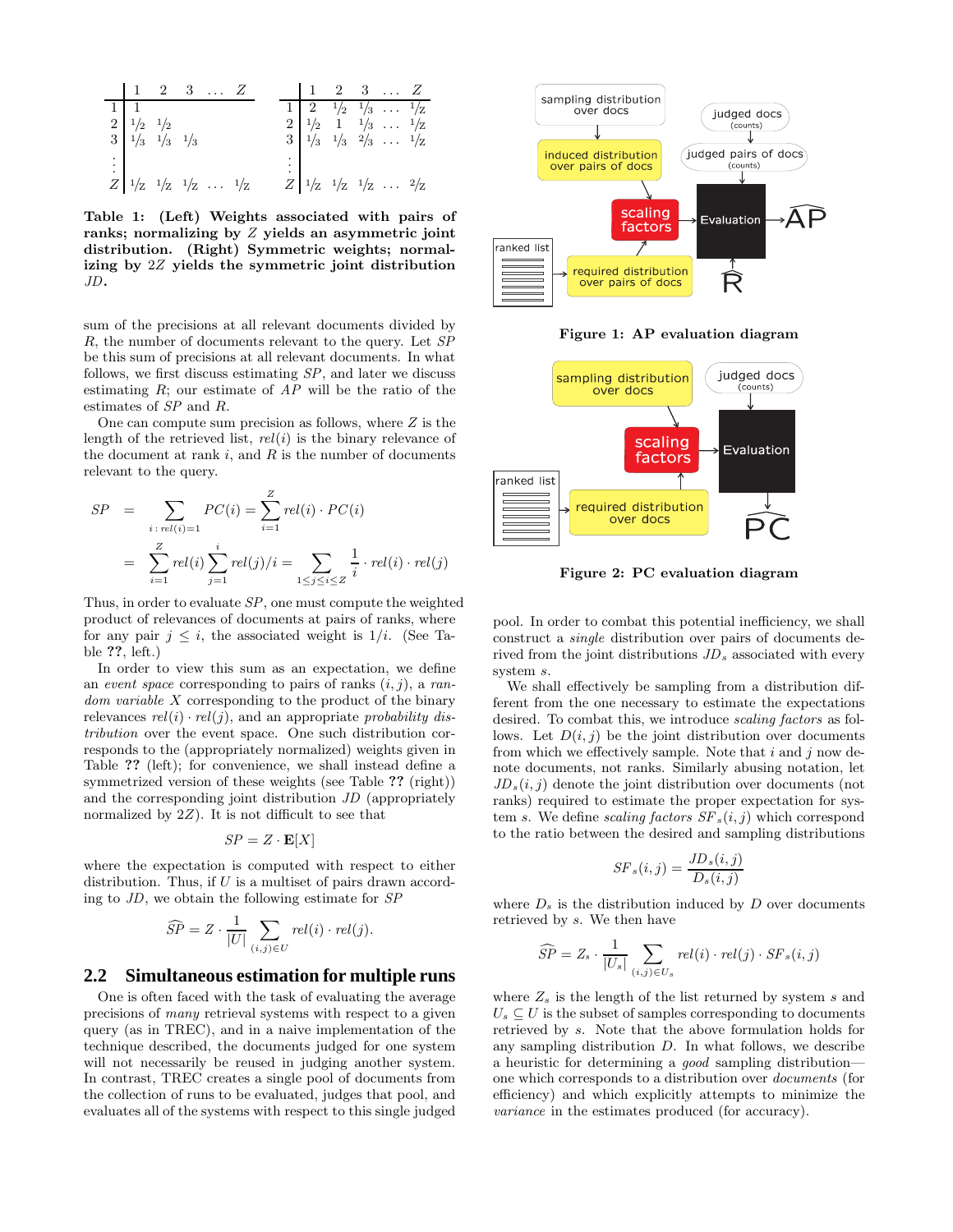## **2.3 Deriving the sampling distribution**

The technique described above can be used to estimate the average precision of one or more retrieval runs with respect to any given query. However, it is relatively inefficient: (1) On a per run basis, independent and identically distributed (i.i.d.) pairs of documents are drawn and judged, but the induced pairs of judged documents across i.i.d. samples are not used. In order to combat this potential inefficiency, we shall instead draw a sample from a distribution over documents and consider all *induced pairs* of judgments.

In determining a sampling distribution  $D$ , we consider two factors. First, we impose the condition that  $D$  be a symmetric product distribution, i.e.,  $D(i, j) = M(i) \cdot M(j)$  for some (marginal) distribution over documents M. The purpose for this is efficiency: we will sample documents according to M and consider all induced pairs of documents, which will be distributed (approximately) according to  $D$ . Second, we seek a D which explicitly attempts to minimize the variance in our estimator, for accuracy. We begin by considering the latter factor.

Variance minimization. For a sampling distribution  $D$ and a given system  $s$ , let  $D_s$  be the distribution induced by D over pairs of documents contained in the list returned by system  $s$ . Furthermore, let  $Y$  be the random variable  $rel(i) \cdot rel(j) \cdot SF_s(i, j)$  such that  $SP = Z_s \cdot \mathbf{E}_{D_s}[Y]$ . Since  $Z_s$  and R are fixed, in order to minimize the variance of  $AP$ , we must minimize the variance of Y.

$$
\begin{split} \mathbf{Var}[Y] &= \mathbf{E}[Y^2] - \mathbf{E}^2[Y] \\ &= \sum_{i,j} D_s(i,j) \cdot rel(i)^2 \cdot rel(j)^2 \cdot SF_s(i,j)^2 - (SP/Z_s)^2 \\ &= \sum_{i,j:rel(i)=rel(j)=1} D_s(i,j) \cdot \frac{JD_s(i,j)^2}{D_s(i,j)^2} - (SP/Z_s)^2 \\ &= \sum_{i,j:rel(i)=rel(j)=1} \frac{JD_s(i,j)^2}{D_s(i,j)} - (SP/Z_s)^2 \end{split}
$$

To minimize this variance, it is enough to minimize the first term since  $SP/Z_s$  is fixed. Employing *importance sampling* techniques for minimizing the variance of Monte Carlo estimators, one can derive that the best sampling distribution D is the distribution induced by  $JD_s$  over relevant documents. (See Anderson [?] for an example of such a derivation.) Of course, we do not have the complete relevance judgments necessary to calculate the ideal sampling distribution. However, the marginal distribution  $\overline{MD}_s(i) = \sum_j JD_s(i,j)$  associated with the average precision sampling distribution  $JD_s(i, j)$  has been shown to be a reasonable prior for relevant documents [?], and using such a prior one can argue that a sampling distribution  $D_s(i, j)$  proportional<sup>2</sup> to  $(MD<sub>s</sub>(i) \cdot MD<sub>s</sub>(j))$ <sup>3/2</sup> is likely to result in low variance. (Details omitted for space considerations.)  $D_s(i, j)$  is a product distribution having identical marginals with respect to i and j; let  $MD'_{s}(i)$  be the marginal associated with  $D_{s}(i, j)$ .

If our task were to estimate the performance of only one retrieval system, we could sample documents according to  $MD'_s(i)$ , consider all induced pairs of documents, and estimate AP using appropriate scaling factors. However, in general our task is to simultaneously estimate AP for N systems from a single sample. We obtain a final sampling marginal  $M(i)$  by averaging the marginals associated with each system s.

$$
M(i) = \frac{1}{N} \sum_{s} M D'_{s}(i)
$$

We finally note that in a typical TREC setting, one averages AP over 50 queries to obtain a final estimate of the performance of a system, and this averaging results in a further significant variance reduction.

Exact computation of scaling factors.  $M(i)$  is the distribution we use for sampling documents, and given a sample of K such documents, we consider all  $K^2$  induced pairs and estimate the required expectations from these induced pairs and appropriate scaling factors. For sufficiently large  $K$ , the distribution over induced pairs will approximate the associated product distribution  $D(i, j) = M(i) \cdot M(j);$ however, the actual distribution is multinomial.

As a consequence, if  $K_s$  is the size of the subset of  $K$ sampled documents which are retrieved by system s, one obtains the following final scaling factors:

$$
SF_s(i,j) = \frac{JD_s(i,j)}{I(i,j) \cdot K^2/K_s^2}.
$$

Finally, we derive the exact form of the multinomial sampling distribution over induced pairs. Sampling K documents (with replacement) from a distribution M and forming all  $K^2$  pairs of documents yields a multinomial distribution I over the possible outcomes. Let  $\vec{k} = (k_1, k_2, \ldots, k_W)$ correspond to counts for the sampled documents where  $k_1 +$  $k_2 + \cdots + k_W = K$  and  $k_i$  is the count associated with document *i*. Then  $Pr(\vec{k}) = {K \choose k_1, k_2...k_W} \cdot \prod_i M(d)^{k_d}$ .  $\prod_d M(d)^{k_d}.$ 

For  $i \neq j$  and  $k > 2$ , the induced pairs distribution is derived as follows

$$
I(i,j) = \sum_{\vec{k}=(...,k_i,...,k_j,...)} \frac{k_i \cdot k_j}{K^2} \cdot \Pr(\vec{k})
$$
  
\n
$$
= \frac{1}{K^2} \sum_{k_i+k_j \leq K} \left( k_i k_j {K \choose k_i, k_j,...} M(i)^{k_i} M(j)^{k_j} \right)
$$
  
\n
$$
= \frac{1}{K^2} \sum_{k_i+k_j \leq K} \left( \frac{(K-2)!(K-1)K}{(k_i-1)!(k_j-1)!(K-k_i-k_j)!} M(i) M(j) \right)
$$
  
\n
$$
M(i)^{k_i-1} M(j)^{k_j-1} (1 - M(i) - M(j))^{K-k_i-k_j}
$$
  
\n
$$
= \frac{K(K-1)M(i)M(j)}{K^2} \sum_{k_i+k_j \leq K} \left( {K-2 \choose k_i-1, k_j-1,...} \right)
$$
  
\n
$$
M(i)^{k_i-1} M(j)^{k_j-1} (1 - M(i) - M(j))^{K-k_i-k_j}
$$
  
\n
$$
= \frac{K-1}{K} M(i) M(j)
$$

When  $i = j$ , a similar derivation yields

$$
I(i,i) = \frac{1}{K}M(i)\left(1 + (K - 1)M(i) + (1 - M(i))^{K - 1}\right).
$$

#### **2.4 Estimating R and AP**

To obtain an estimate for  $AP$ , we must know or obtain estimates for  $SP$ , R and  $Z_s$ , and the expectation described above. We have described in detail how to estimate SP, and  $Z_s$  is a known quantity (the length of the system's returned list). However,  $R$ , the total number of documents

 $2$ The expression must be normalized to form a distribution.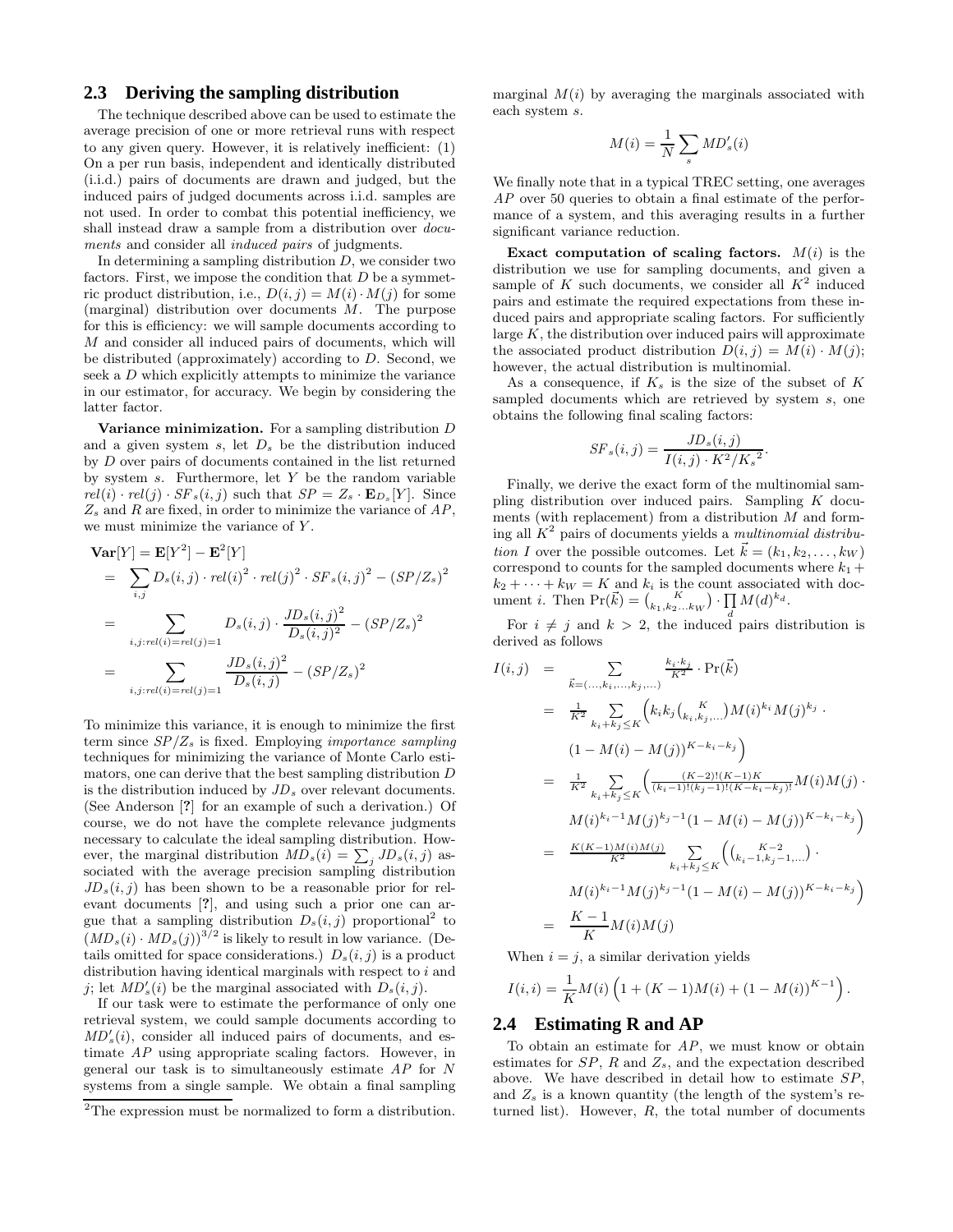

Figure 3: Sampling diagram

relevant to the given query, is not typically known and must also be estimated. Sophisticated approaches for estimating  $R$  exist  $[?]$ ; however, in this preliminary study we employ techniques similar to those described above. In order to estimate  $R$  (as calculated by TREC), one could simply uniformly sample documents from the depth 100 pool. Given that our sample is drawn according to  $M(i)$  instead, one can employ appropriate scaling factors to obtain the correct estimate.

#### **2.5 Estimating PC and RP**

To estimate precision-at-cutoff  $c$ , one could simply uniformly sample documents from the top  $c$  in any given list. Given that we sample documents according to  $M(i)$ , we again employ appropriate scaling factors to obtain correct estimates for  $PC(c)$ .

R-precision is simply the precision-at-cutoff  $R$ . We do not know R; however, we can obtain an estimate  $\widehat{R}$  for R as described above. Given this estimate, we simply estimate  $PC(R)$ .

#### **2.6 Practical summary**

Below we give a summary for implementing the sampling method. Figure ?? can serve as a guide.

(1) For each run s, use the joint distribution over pairs of documents,  $JD_s(i, j)$ , dictated by SP such that sampling pairs of documents according to JD would yield SP in expectation.

(2) To minimize variance, we introduce a prior over relevant documents (Figure ??, step 2). Let  $MD_s(i)$  be the marginal distribution of  $JD_s(i, j)$ , and let  $D_s(i, j)$  be the (appropriately normalized) joint distribution corresponding to  $(MD<sub>s</sub>(i) \cdot MD<sub>s</sub>(j))$ <sup>3/2</sup>. Let  $MD'<sub>s</sub>(i)$  be the marginal distribution of D. This is the sampling distribution over documents that would be used for run s.

(3) Over all runs, compute  $M(i)$ , the average of these sampling distributions over documents.  $M(i)$  is our single, final sampling distribution for the query (all runs).

(4) Sample K documents with replacement according to  $M(i)$  (Figure ??, black box) until T unique documents are drawn; judge these documents. (T is the desired a priori judgment effort.) Generate all  $K^2$  pairs of judged documents.

(5) Compute the multinomial induced pairs distribution (Figure ??, step 1),  $I(i, j)$ ; this is the "effective" distribution over pairs of documents from which we sampled. From  $I(i, j)$  and  $JD_s(i, j)$ , compute the required scaling factors.

(6) From the induced pairs and the scaling factors, compute the estimates of SP for each run (Figure ?? black box).  $(7)$  Estimate R using the sampled documents drawn ac-

cording to  $M(i)$  and appropriate scaling factors (Figure ??).

 $(8)$  Estimate  $AP$  by the ratio of the estimates for  $SP$  and R. Note that the estimate of a ratio is not necessarily the ratio of estimates. More accurate ratio estimates derived via a second order Taylor series approximation [?] were tested, and they were generally found to be of little benefit for the computational effort required.

## **2.7 New retrieval runs**

A question of particular importance is how can we use the samples generated by our method to evaluate a new run, i.e. a run that did not contribute to the sampling distribution. In order for sampling to work correctly, there should be sufficient sampled documents in the new run so that the evaluation using sampling is meaningful.

The evaluation (estimation) methodology is independent of the fact that the run participated to the sampling process; therefore it can be applied to the new runs in the same way as for the runs used in producing the sample. On the scale factor computation, the numerator is a function of the ranks of sampled documents in the new list and the denominator is computed based on the sampling distribution conditioned to the new run.

In TREC data, it is already the case that the actual pools are created from only a subset of the submitted runs. In all our experiments, to computing the average sampling distribution, we only use the runs that contributed to the pool (training systems) and use the runs that did not contribute to the pool as testing systems. In the plots that follow, the  $\dots$  dots ( $\cdot$ ) in the plots correspond to the training systems, and the pluses (+) correspond to the testing systems.

## **3. EXPERIMENTAL RESULTS**

We tested the proposed sampling method as a mechanism for estimating the performance of retrieval systems using data from TRECs 7, 8 and 10. We used mean average precision (MAP), mean R-precision (MRP), and mean precision at cutoffs 5, 10, 15, 20, 30, 100, 200, 500, and 1000  $(MPC(c))$  as evaluation measures. We compared the estimates obtained by the sampling method with the "actual" evaluations, i.e. evaluations obtained by depth 100 TRECstyle pooling. The estimates are found to be consistently good even when the total number of documents judged is far less than the number of judgments used to calculate the actual evaluations.

To evaluate the quality of our estimates, we calculated three different statistics, root mean squared (RMS) error (how different the estimated values are from the actual values, i.e.  $RMS = \sqrt{\frac{1}{N} \sum_{i=1}^{N} (a_i - e_i)^2}$ , where  $a_i$  are the actual and  $e_i$  are the estimates values), linear correlation coefficient  $\rho$  (how well the actual and estimated values fit to a straight line), and Kendall's  $\tau$  (how well the estimated measures rank the systems compared to the actual rankings).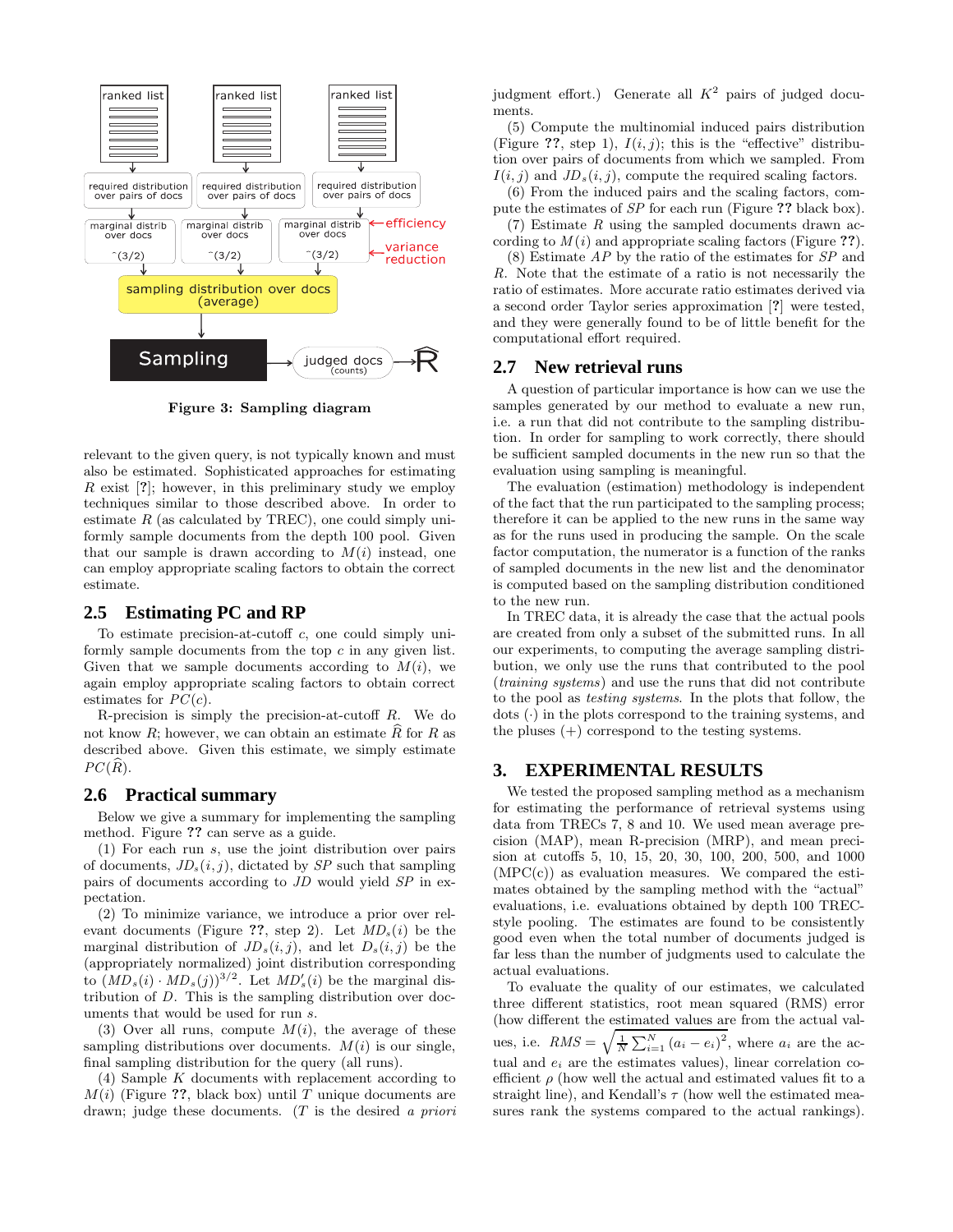

Figure 4: Sampling vs. depth pooling mean average precision estimates at depths 1 and 10 in TREC8. Each dot  $(·)$  corresponds to a distributioncontributor run and each plus  $(+)$  to a distributionnon-contributor run (there are 129 runs in TREC8.)

Note that in contrast to the RMS error, Kendall's  $\tau$  and  $\rho$ do not measure how much the estimated values differ from the actual values. Therefore, even if they indicate perfectly correlated estimated and actual values, the estimates may still not be accurate. Hence, it is much harder to achieve small RMS errors than to achieve high  $\tau$  or  $\rho$  values. Because of this, we mainly focus on the RMS error values when evaluating the performance of the sampling method.

Since the performance of the sampling method varies depending on the actual sample, we sampled 10 times and picked a representative sample that exhibited typical performance based on the three evaluation statistics used.

We report the results of the experiments for MAP, MRP, and MPC(100) on TREC8 in Figure ??, Figure ??, and Figure ??, respectively. As can be seen, on TREC8 , for both depth=1 (on avg 29 judgments/query) and depth=10 (on avg 200 judgments/query), there is a significant improvement in all three statistics when sampling is used versus the TREC-style pooling for all the measures. The sampling estimates have reduced variance and little or no bias compared to depth pooling estimates. This can be seen from the great reduction in the RMS error when the estimates are obtained via sampling. Furthermore, the bottom-right plots of all three figures show that with as few as 200 relevance judgments on average per query, the sampling method can very accurately estimate the actual measure values which were obtained using 1,737 relevance judgments on average per query.

Figure ?? illustrates how MAP estimates using TRECstyle depth pooling compare in terms of  $\rho$  and Kendall's  $\tau$  with those obtained using sampling as the depth of the pool changes. For depths 1 to 10, we first calculated the number of documents required to be judged using TRECstyle depth pooling. Then, for each depth, we formed 10 different samples of the same size as the required judgment



Figure 5: Sampling vs. depth pooling mean Rprecision estimates at depths 1 and 10 in TREC8.



Figure 6: Sampling vs. depth pooling mean prec at cutoff 100 estimates at depths 1 and 10 in TREC8.

set for each corresponding depth and calculated the average ρ (left column) and τ (right column). As can be seen in the figure, for all TRECs the sampling method significantly outperforms the TREC-style depth pooling method at all depths.

For comparison purposes, we also include the average Kendall's  $\tau$  value of bpref obtained using *random samples* [?] of the given size to the plots in the second column. The Kendall  $\tau$  values for bpref are the average values computed over 10 different random sampling distributions.

#### **3.1 Per query and per run results**

While the MAP (and MRP and MPC) show improved performance over depth-style pooling in both mean and bias, there are certain situations when one needs the results of a single query, hence not taking advantage of the massive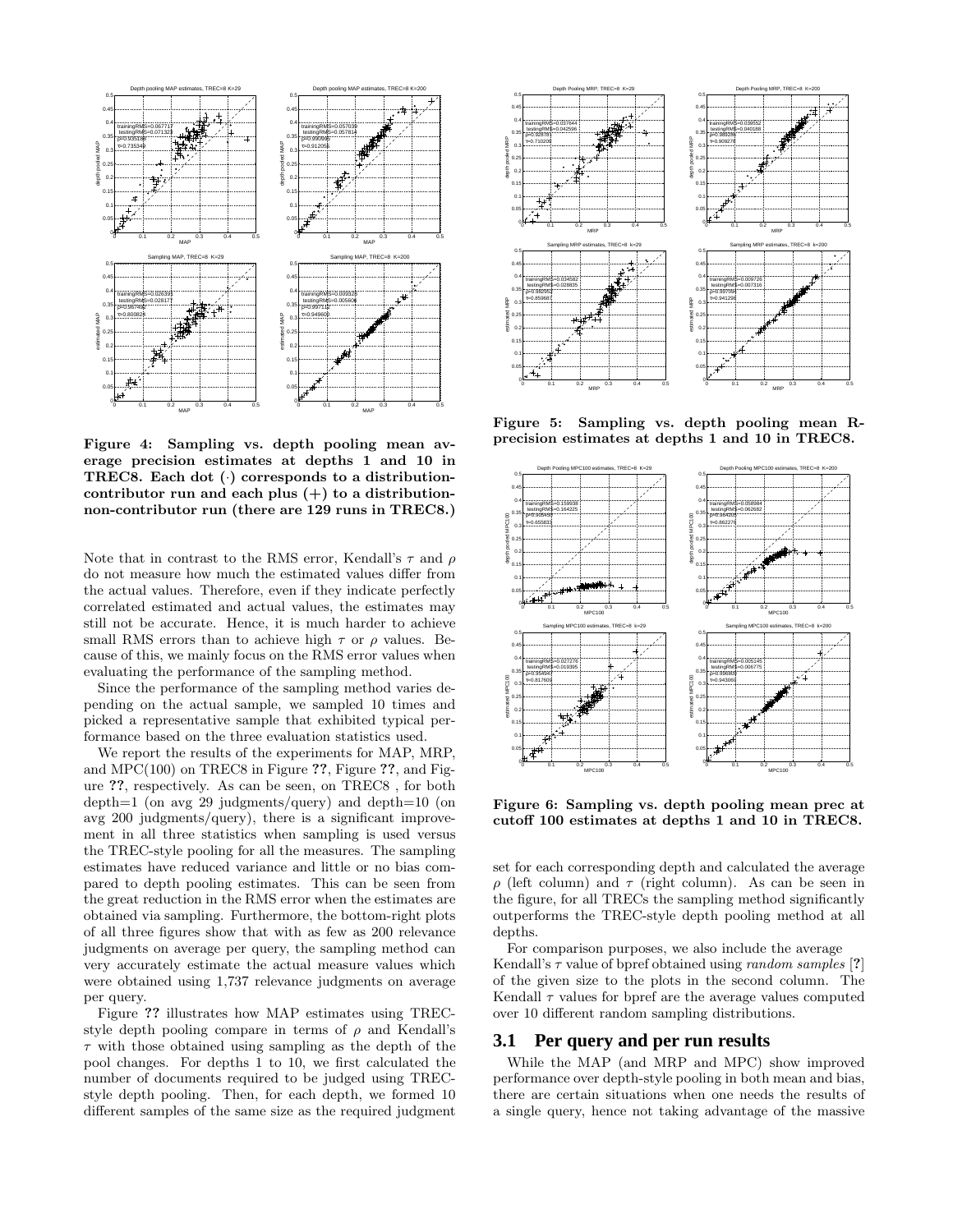

Figure 7: Linear correlation coefficient and Kendall's  $\tau$  error comparisons for mean average precision, in TRECs 7, 8 and 10.



Figure 8: Sampling estimates for a query with mixed system performance. Dots (·) represent training runs; pluses (+) represent testing runs.

variance reduction achieved by averaging over 50 queries. It is certainly not expected to see the same kind of performance on per query basis; however our results show definite usable query estimates (Figure ??). The method described in this paper is self-contained for a query, i.e. estimates for a query are not dependant on any data from other queries.

On a different setup, one may want to analyze only one run over all queries (Figure ??) Note that this setup is not self contained as the sampling method requires a set of runs (not only the one plotted) and associated judgments.

### **3.2 Generalization on new runs**

.

It is important that the performance of sampling over the testing runs is virtually as good as the performance over the training runs. Note that the testing systems do not directly contribute to the sampling pool; their documents are sampled only because they happen to appear in training runs.

The trend of RMS error, as sample size increases from



Figure 9: Sampling estimates for a fixed typical run  $(Sab8A1)$  with  $MAP = 0.25$ , all queries. . Each dot  $\left(\cdot\right)$  is an AP for a query estimate (total 50); MAP estimate is plotted as  $" \times"$ .

depth 1 to depth 10 equivalent for training and testing systems is shown in Figure ??. On x-axis the units are the depth-pool equivalent number of judgments converted into percentages of depth-100 pool.

#### **4. CONCLUSIONS AND FUTURE WORK**

We propose a statistical technique for efficiently and effectively estimating standard measures of retrieval performance from random samples, and we demonstrate that highly accurate estimates of standard retrieval measures can be obtained from judged subsamples as small as 4% of the standard TREC-style depth 100 pool.

This work leaves open a number of question for further research: (1) In standard TREC settings, all documents in the depth 100 pool are judged and no documents outside the pool are judged. Our work indicates that more judging effort should be placed on documents near the top of ranked lists (they have high sampling probabilities) and less judging effort should be placed on documents near the bottom of ranked lists (they have low sampling probabilities). What is the optimal sampling distribution, and how does it change as a function of the collection or systems to be evaluated? Consider evaluating retrieval system on the web or with respect to the TREC Terabyte track, for example. (2) Given that our technique is based on random sampling, one could in principle derive high probability confidence intervals for the estimates obtained, and such confidence intervals would be quite useful in practice. (3) Finally, we have preliminary results which show that given accurate estimates of retrieval measures obtained from a judged subsample, one can accurately infer relevance assessments for the remaining unjudged documents. Such a technique would have obvious benefits in the production of large test collections.